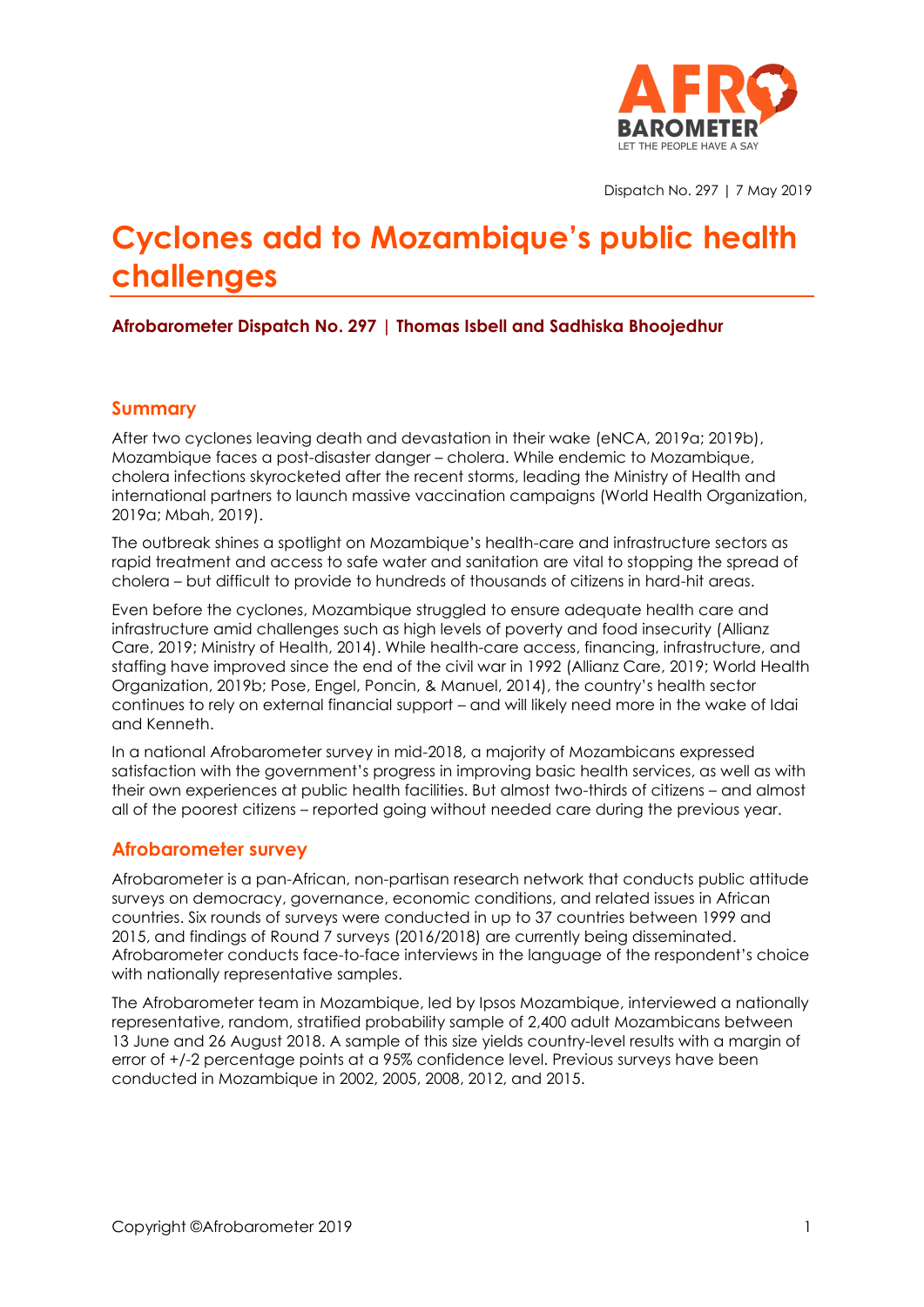

# **Key findings**

- As of mid-2018, more than six in 10 Mozambicans (63%) said they went without needed health-care services during the previous year, including 41% who said this happened "several times," "many times," or "always." Among the poorest respondents, almost all (98%) said they went without medical care at least once.
- About four in 10 Mozambicans (37%) said their ability to get medical care has improved in recent years, while about half as many (21%) said it has worsened.
- Among respondents who sought services at a public clinic or hospital during the previous year, two-thirds (65%) said it was "easy" or "very easy" to get the care they needed, a substantial improvement from previous survey rounds. Poor and lesseducated citizens were less likely to find it easy to obtain care.
- Two-thirds of Mozambicans who sought medical care said they received services either "right away" (20%) or "after a short time" (46%). But almost one in five (17%) said they had to pay a bribe to get care.
- Health ranks sixth among the most important problems that Mozambicans want the government to address, down from the top spot in 2015.
- A majority (56%) of Mozambicans said the government was performing "fairly well" or "very well" on improving basic health services, but this reflects a 20-percentage-point decline since 2008. Only 44% said the government was doing a good job of providing water and sanitation services.

## **Access to medical care**

In mid-2018, more than six in 10 Mozambicans (63%) said they went without needed medical care at least once during the previous year, including 26% who said this happened "several times" and 15% who said they lacked care "many times" or "always" (Figure 1).



## **Figure 1: Went without medical care** | Mozambique | 2018

*Respondents were asked: Over the past year, how often, if ever, have you or anyone in your family gone without medicines or medical treatment?*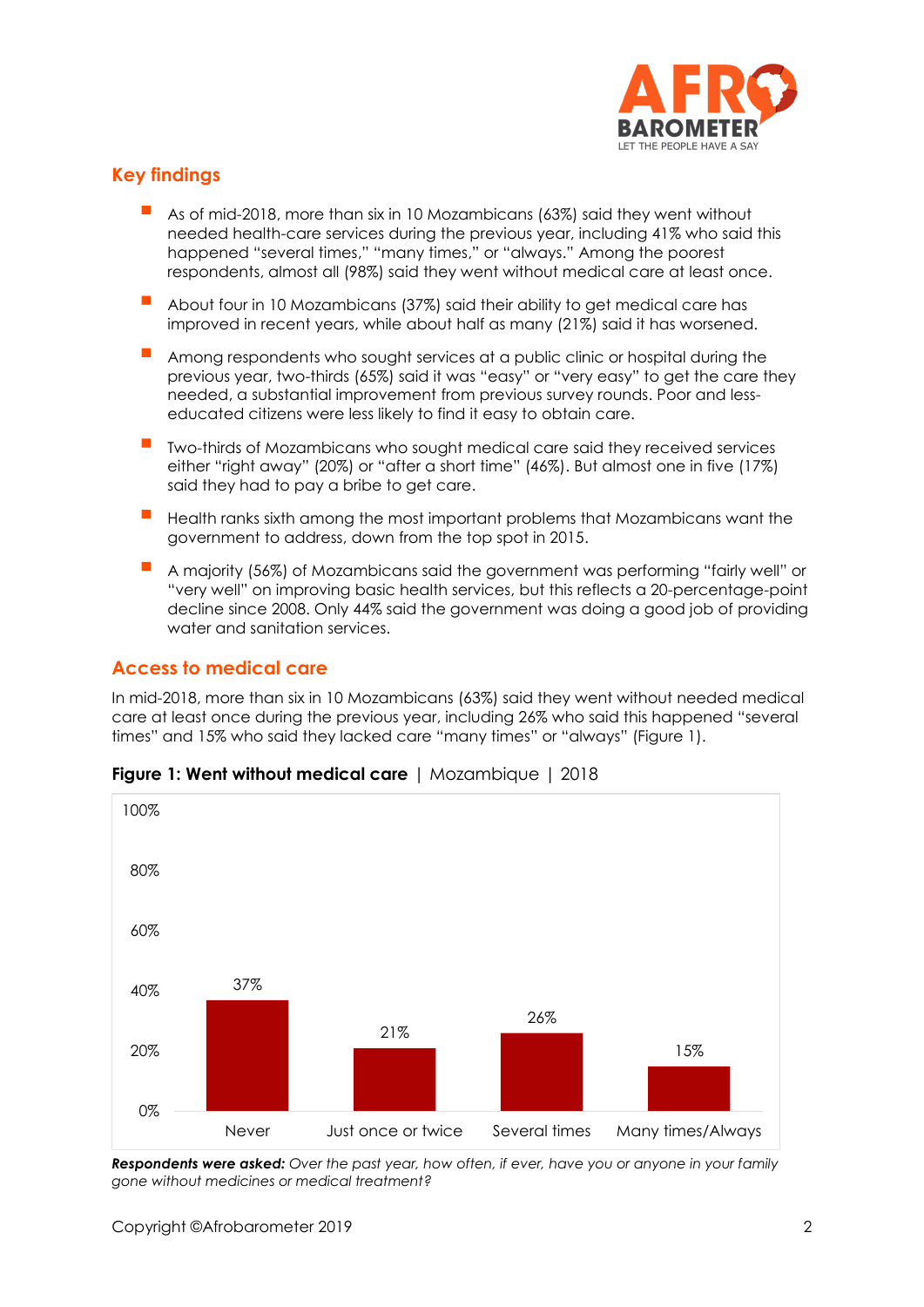

Poor Mozambicans were especially likely to go without needed health care. Among respondents who experienced high lived poverty,<sup>1</sup> only one in 50 (2%) said they "never" went without care, compared to 16%, 53%, and 100% of those with moderate, low, or no lived poverty (Figure 2). Similarly, Mozambicans with more education were less likely to be deprived of medical care. But even among those with post-secondary education, more than half (55%) said they lacked care at least once.





*Respondents were asked: Over the past year, how often, if ever, have you or anyone in your family gone without medicines or medical treatment*?

<sup>1</sup> Afrobarometer assesses lived poverty based on responses to the following questions: "*Over the past year, how often, if ever, have you or anyone in your family gone without: Enough food to eat? Enough clean water for home use? Medicines or medical treatment? Enough fuel to cook your food? A cash income?"*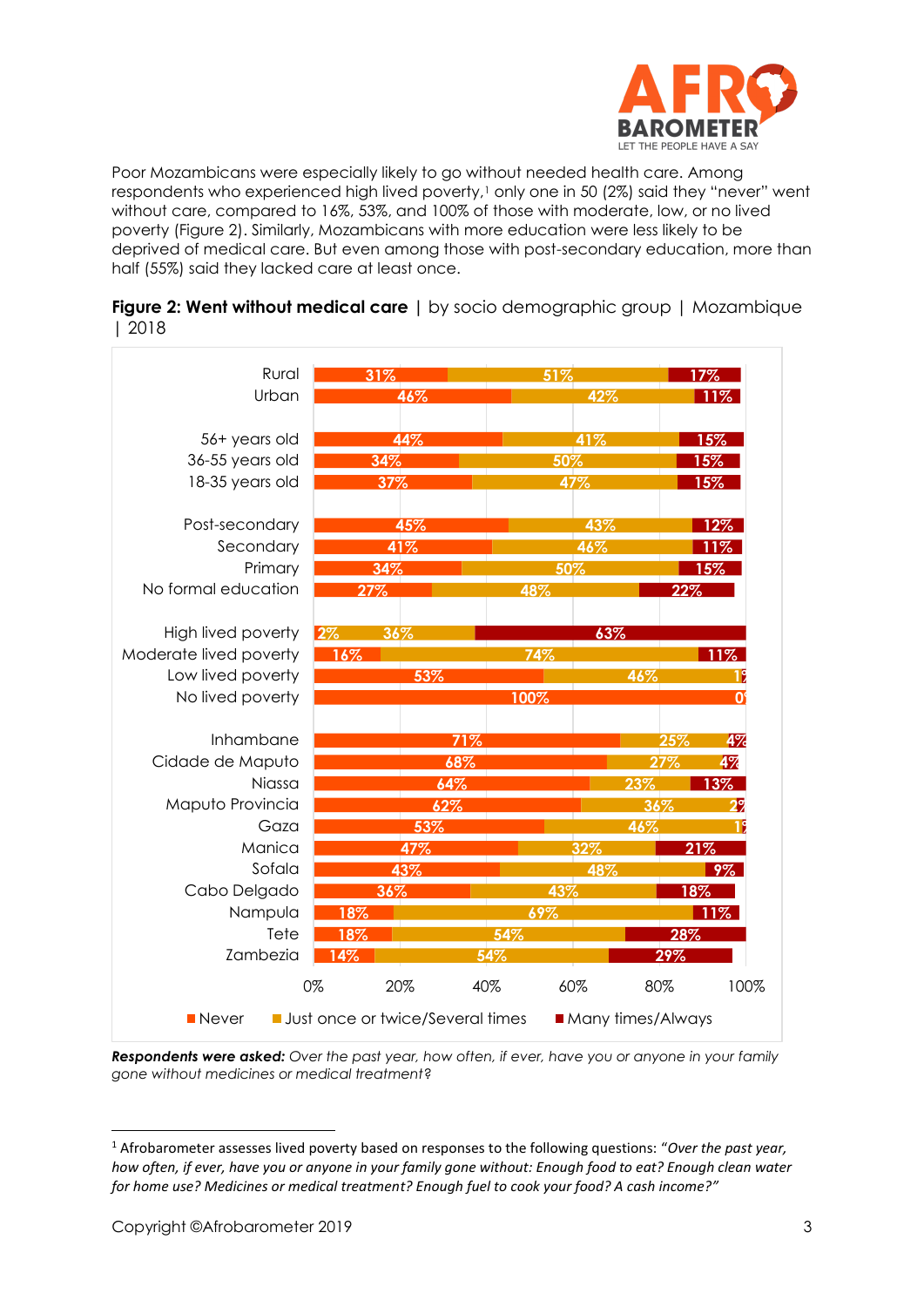

Rural residents were more likely than urbanites to go without care (68% vs. 53%). Regional differences were also remarkable: While most respondents in Inhambane (71%) and Cicade de Maputo (68%) said they "never" experienced going without medical care, fewer than one in five in the northern, less developed regions of Nampula (18%), Tete (18%), and Zambezia (14%) could say the same. Almost three in 10 residents of Zambezia (29%) and Tete (28%) said they went without medical care "many times" or "always."

The share of Mozambicans who went without needed medical care increased by 20 percentage points over the past decade, climbing back to about the same level as in 2002 and 2005 (Figure 3). Only in the most recent survey round did deprivation drop again, by just 4 points, including a 10-point drop (from 25% to 15%) in the proportion who went without care "many times" or "always."



**Figure 3: Trend in going without medical care** | Mozambique | 2002-2018

*Respondents were asked: Over the past year, how often, if ever, have you or anyone in your family gone without medicines or medical treatment?*

Overall, about four in 10 Mozambicans (37%) said their ability to get medical care when they need it has improved in the past few years, while about half as many (21%) said it has gotten worse and 37% saw no change (Figure 4).

Older Mozambicans (40% of those over 55 years of age), as well as those with at least a secondary education (42%), were more likely to report improvements in access to medical care. But respondents with high levels of lived poverty were more likely to report worsening accessibility of medical care (26%), as were residents of Manica (38%), Nampula (23%), and Cabo Delgado (23%) regions.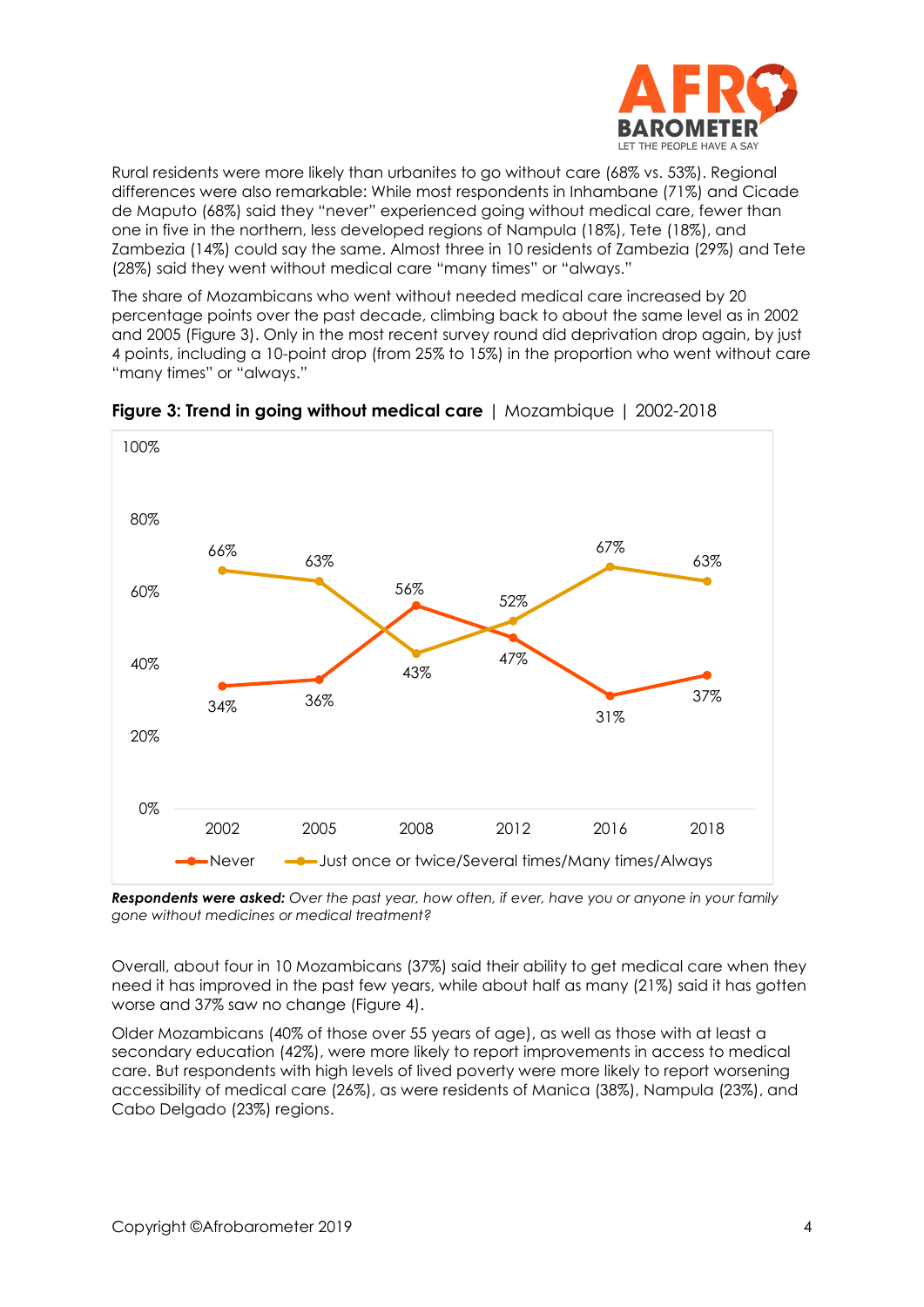



**Figure 4: Better or worse: Ability to get medical care** | by socio-demographic group | Mozambique | 2018

*Respondents were asked: Please tell me if the following things are worse or better now than they were a few years ago, or are they about the same: Your ability to get medical care when you need it?*

## **Experiences with medical care**

Among the 75% of Mozambicans who said they had contact with a public clinic or hospital during the 12 months preceding the survey, two-thirds (65%) said it was "easy" or "very easy" to get the care they needed. The proportion of respondents who report difficulty in obtaining care declined substantially between 2012 (53%) and 2018 (35%) (Figure 5).

Respondents with moderate (39%) or high lived poverty (33%) were most likely to say they found it difficult to obtain required medical treatment (Figure 6). Again, regional differences were large: While more than eight in 10 residents of Inhambane (87%) and Tete (83%) said it was easy to get care, only half said so in Maputo Provincia (52%) and Zambezia (51%).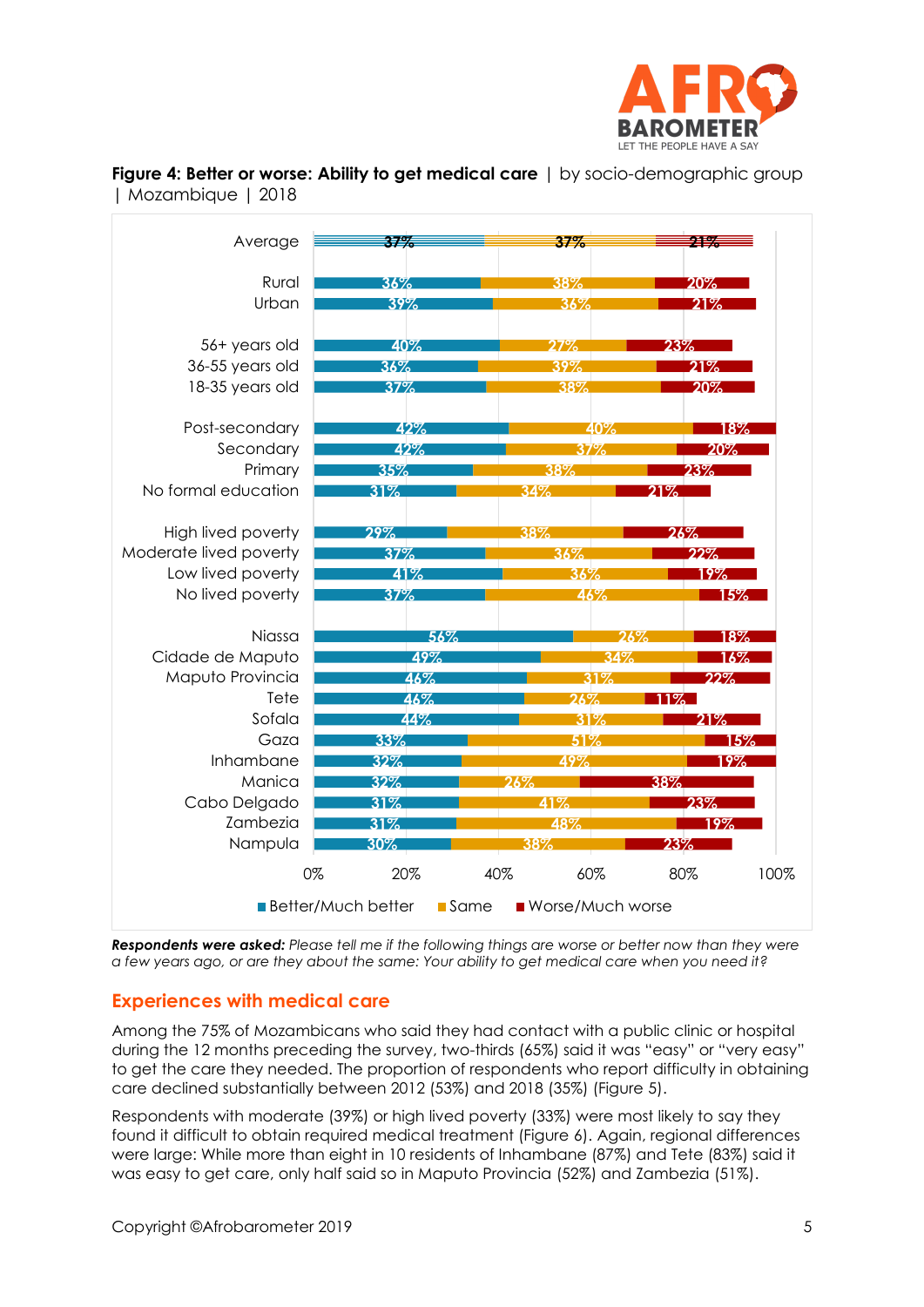



#### **Figure 5: Difficulty obtaining medical care** | Mozambique | 2005-2018

*Respondents who had contact with a public clinic or hospital were asked: How easy or difficult was it to obtain the medical care you needed? (Respondents who had no contact with a public clinic or hospital are excluded.)*

**Figure 6: Difficulty obtaining medical care** | by socio-demographic group | Mozambique | 2018



*Respondents who had contact with a public clinic or hospital were asked: How easy or difficult was it to obtain the medical care you needed? (Respondents who had no contact with a public clinic or hospital are excluded.)*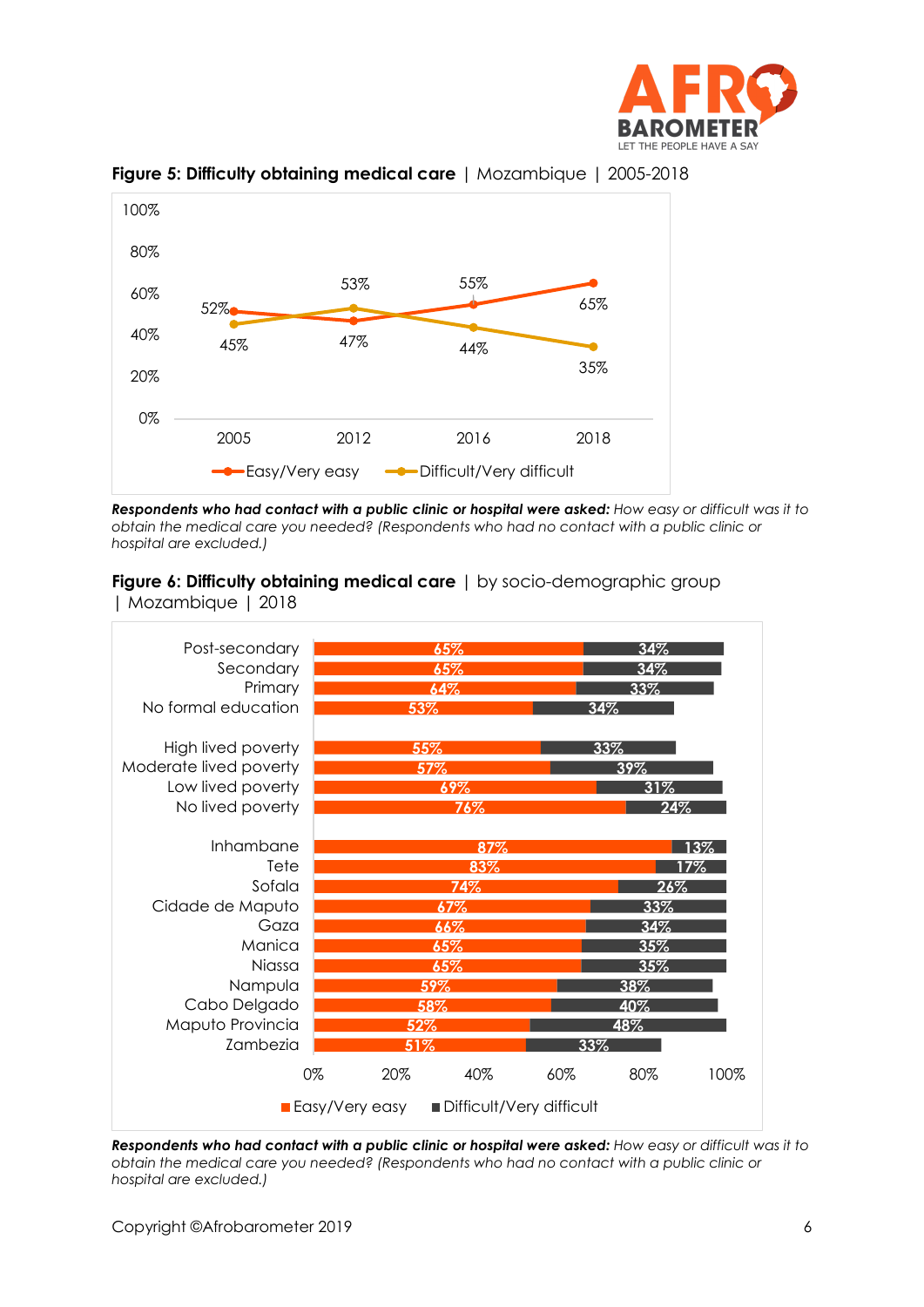

Among respondents who sought care at a public clinic or hospital during the previous year, almost two out of three said they received care "right away" (19%) or "after a short time" (44%), while one in three reported having to wait "a long time" (33%) or never receiving services (1%) (Figure 7).



**Figure 7: Time taken to receive medical care** | Mozambique | 2018

*Respondents who had contact with a public clinic or hospital were asked: How long did it take you to receive the medical care that you needed? (Respondents who had no contact with a public clinic or hospital are excluded.)*

While most patients reported getting care easily and without long delays, almost one-fifth (17%) said they had to pay a bribe to obtain the services they needed (Figure 8).



**Figure 8: Paid bribe to obtain medical care** | Mozambique | 2018

*Respondents who had contact with a public clinic or hospital were asked: How often, if ever, did you*  have to pay a bribe, give a gift, or do a favour for a health worker or clinic or hospital staff in order to *get the medical care you needed? (Respondents who had no contact with a public clinic or hospital are excluded.)*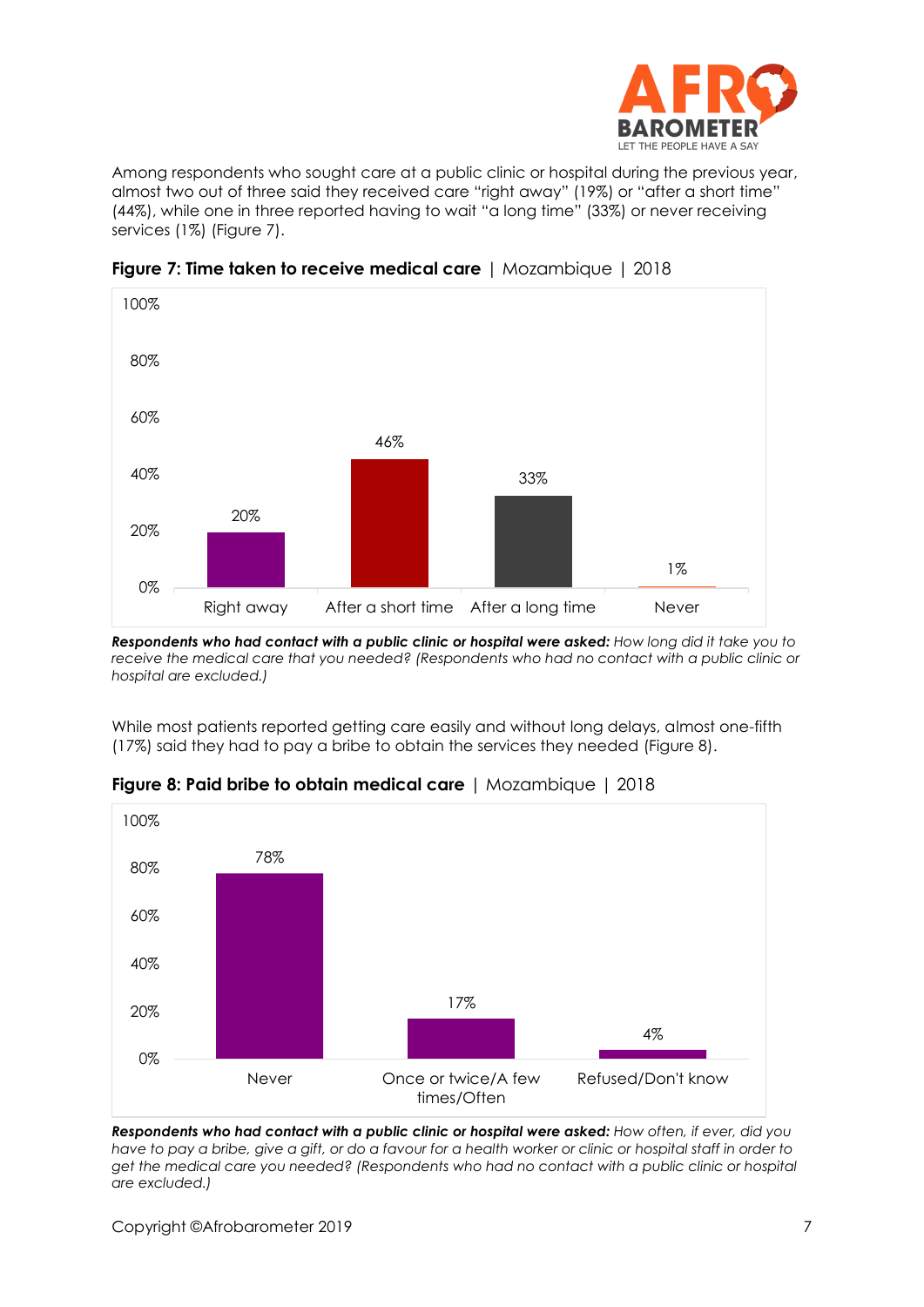

# **Government performance**

Health ranked sixth among the most important problems that Mozambicans wanted their government to address, cited by 21% of respondents as one of up to three priorities. While still seen as an important issue, health dropped from the No. 1 ranking in 2015, when almost twice as many respondents (38%) cited it as a top priority (Figure 9).





*Respondents were asked: In your opinion, what are the most important problems facing this country that government should address? (Up to three responses per respondent were recorded.)*

A majority (56%) of Mozambicans said the government was performing "fairly well" or "very well" in improving basic health services. While this was a slight improvement from 2015 (52%), it was a far less positive assessment than citizens offered a decade earlier (76% approval in 2008) (Figure 10).

Approval of the government's performance on health care increased with respondents' level of education and economic status, suggesting that citizens who are less well-off and less educated are benefiting less from improvements in health care. Only about half of respondents with no formal education (52%) and with high lived poverty (49%) praised the government's performance, compared to more than two-thirds of those with post-secondary education (70%) and with no lived poverty (67%) (Figure 11).

Regional differences were again pronounced, ranging from 42% in Gaza to 79% approval in Inhambane (79%) and Sofala (79%) Partisan differences<sup>2</sup> were also reflected in appraisals of the government's performance on health care: While six of 10 supporters of the ruling Frelimo party (61%) approved of the government's performance, a majority (55%) of Renamo supporters disapproved.

<sup>2</sup> Afrobarometer assesses political-party affiliation based on responses to the questions "*Do you feel close to any particular political party?*" and, if yes, "*Which party is that?*"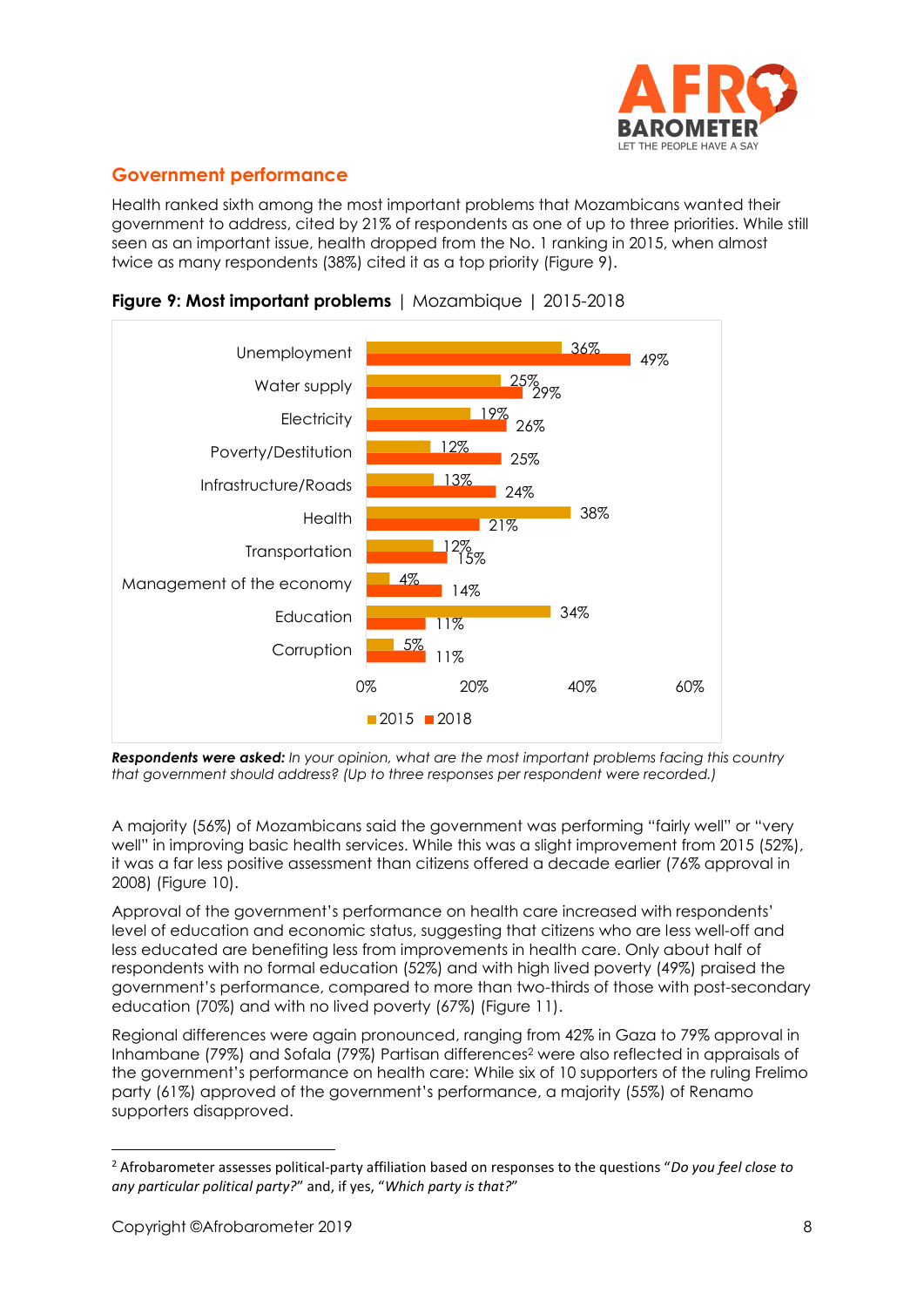



#### **Figure 10: Government performance in improving basic health services**  | Mozambique | 2002-2018

*Respondents were asked: How well or badly would you say the current government is handling the following matters, or haven't you heard enough to say:* Improving basic health services?

## **Figure 11: Government performance in improving basic health services**

| by socio-demographic group | Mozambique | 2018



*Respondents were asked: How well or badly would you say the current government is handling the following matters, or haven't you heard enough to say: Improving basic health services?*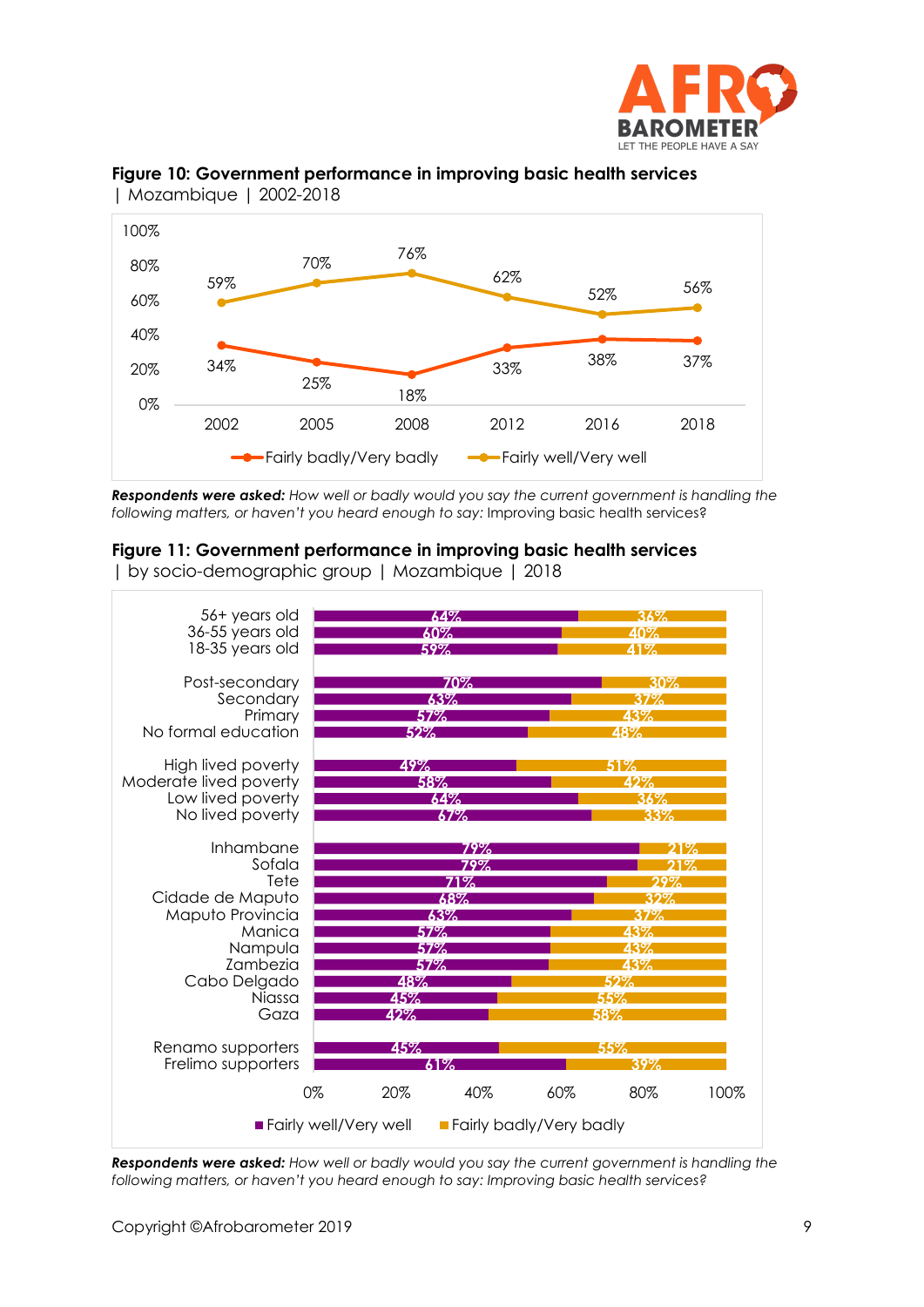

# **Water and sanitation**

Heavy storm damage to Mozambique's infrastructure multiplies persistent challenges in providing the population with clean water and sanitation and facilitates the spread of cholera and other diseases (World Health Organization, 2019; Mari et al., 2012; Reliefweb, 2019).

As of mid-2018, two-thirds (65%) of Mozambicans said the source of their water for household use lay outside their compound. Only about one in three said they had a water source within the home (3%) or the compound (31%) (Figure 12). Rural residents were about twice as likely as their urban counterparts to have to leave the compound to access water (80% vs. 42%). Similarly, respondents with high or moderate lived poverty were more likely to have to go outside their compound to get water (74%-80%, vs. 47%-57% of those with low or no lived poverty).





*Respondents were asked: Please tell me whether each of the following are available inside your house, inside your compound, or outside your compound: Your main source of water for household use?*

With regard to sanitation, more than two-thirds (68%) of Mozambicans said they had access to a latrine or toilet within their compound, in addition to 6% who had these inside the home (Figure 13). One in four respondents (24%) said the latrine they used was outside their compound, while 1% said they had no access to a latrine. As might be expected, poor respondents and rural residents were considerably more likely than their better-off and urban counterparts to have no latrine inside the compound.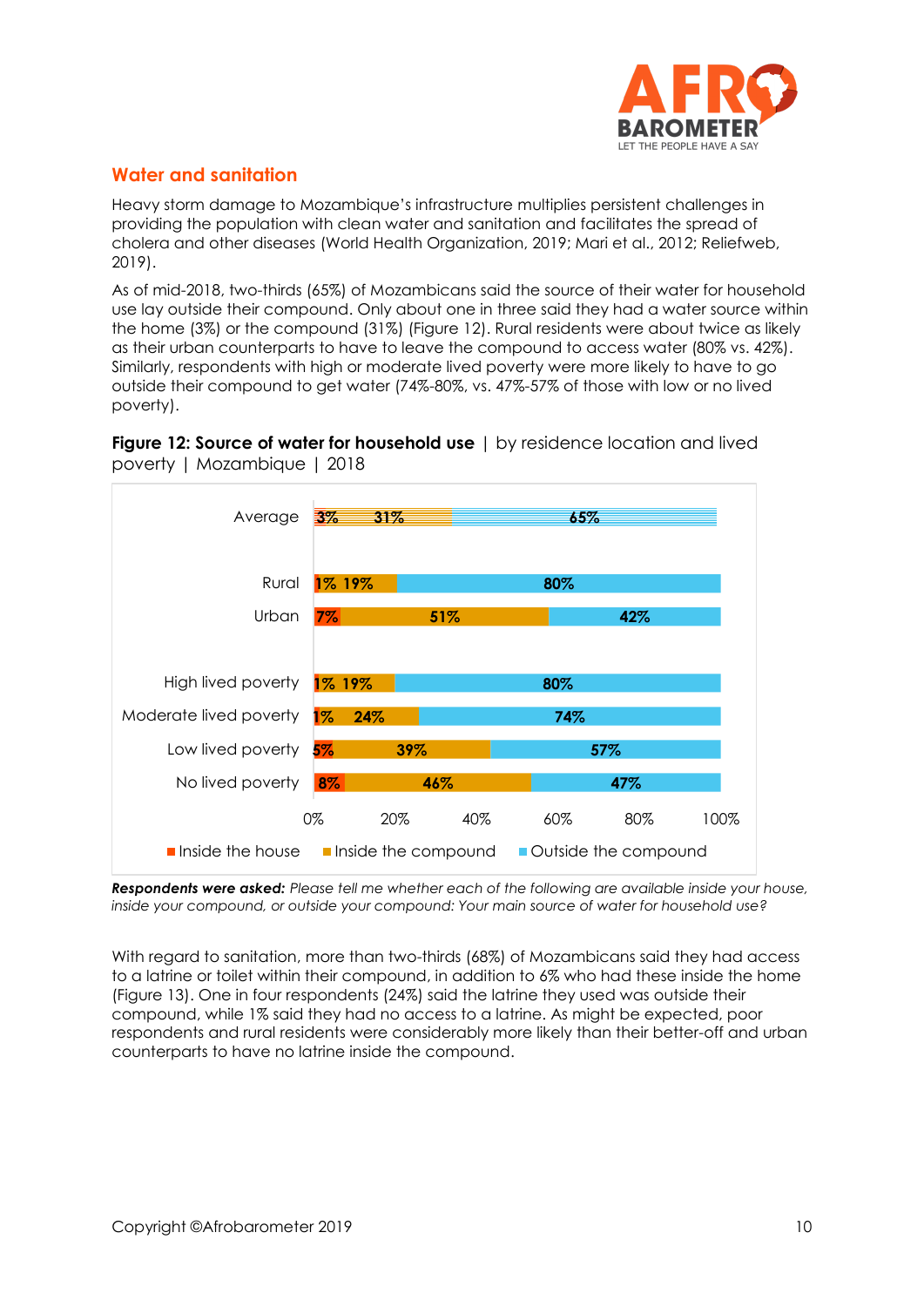



**Figure 13: Access to toilet or latrine** | by residence location and lived poverty | Mozambique | 2018

*Respondents were asked: Please tell me whether each of the following are available inside your house, inside your compound, or outside your compound: A toilet or latrine?*

Mozambicans were divided in their assessments of the government's performance in providing water and sanitation services. Half (50%) said the government was doing "fairly well" or "very well," while 44% said the opposite. Except for high points in 2005 (51%) and 2008 (55%), approval of the government's performance in this sector has consistently been a minority view (Figure 14).



**Figure 14: Government performance in providing water and sanitation services**  | Mozambique | 2002-2018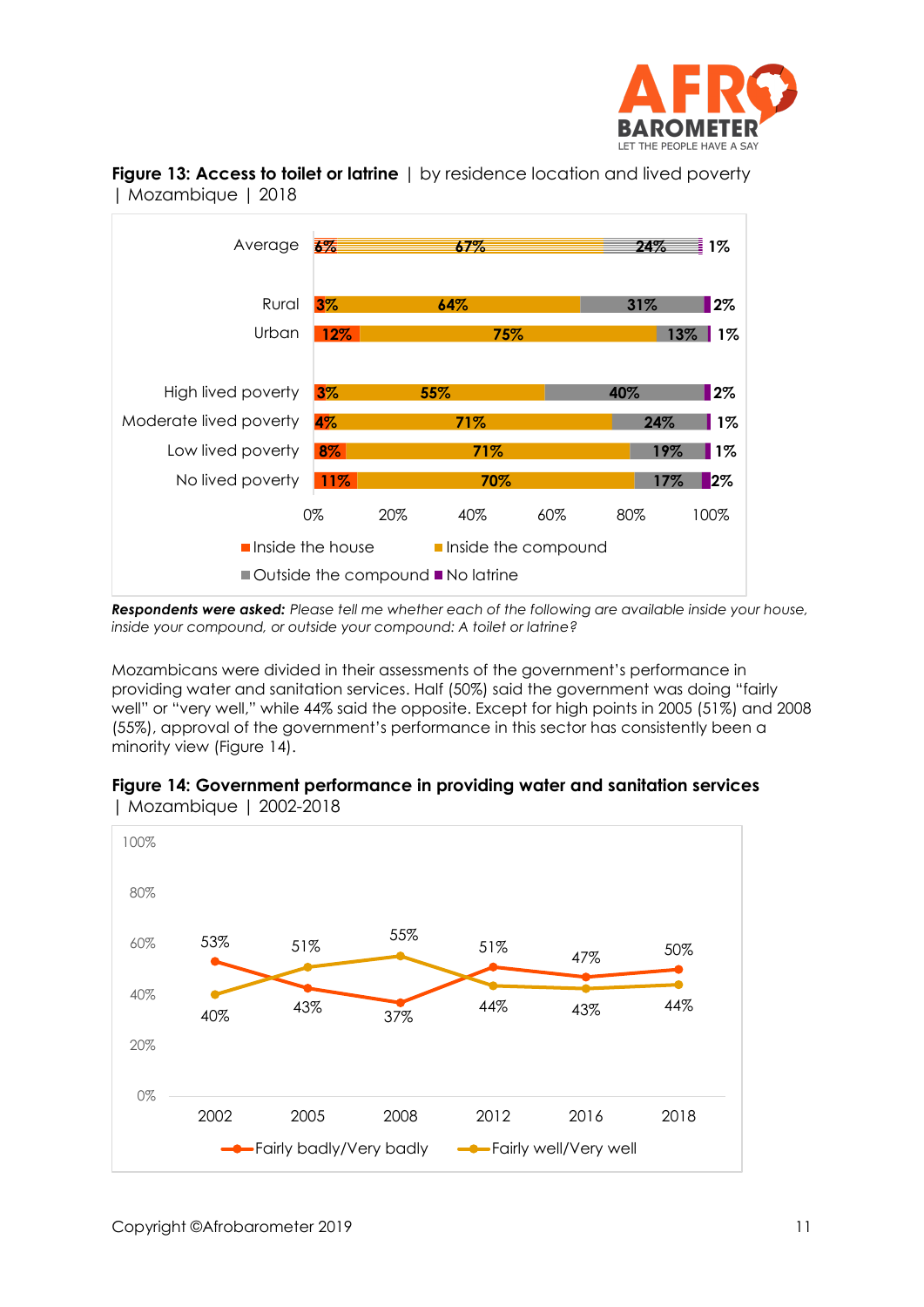

*Respondents were asked: How well or badly would you say the current government is handling the following matters, or haven't you heard enough to say: Providing water and sanitation services?*

# **Conclusion**

As of mid-2018, a majority of Mozambicans were satisfied with the government's performance in improving basic health care, but that majority was dwindling – by 20 percentage points over the past decade. Most had no complaints about difficulties or delays in getting care, yet almost two-thirds – and even more poor, less-educated, and rural Mozambicans – had gone without needed care during the previous year. Post-Idai and Kenneth, the country's health sector and water/sanitation infrastructure are certain to need even greater attention to face down the threat of cholera, to get back to 2018 levels, and to move forward.

> Do your own analysis of Afrobarometer data – on any question, for any country and survey round. It's easy and free at www.afrobarometer.org/online-data-analysis.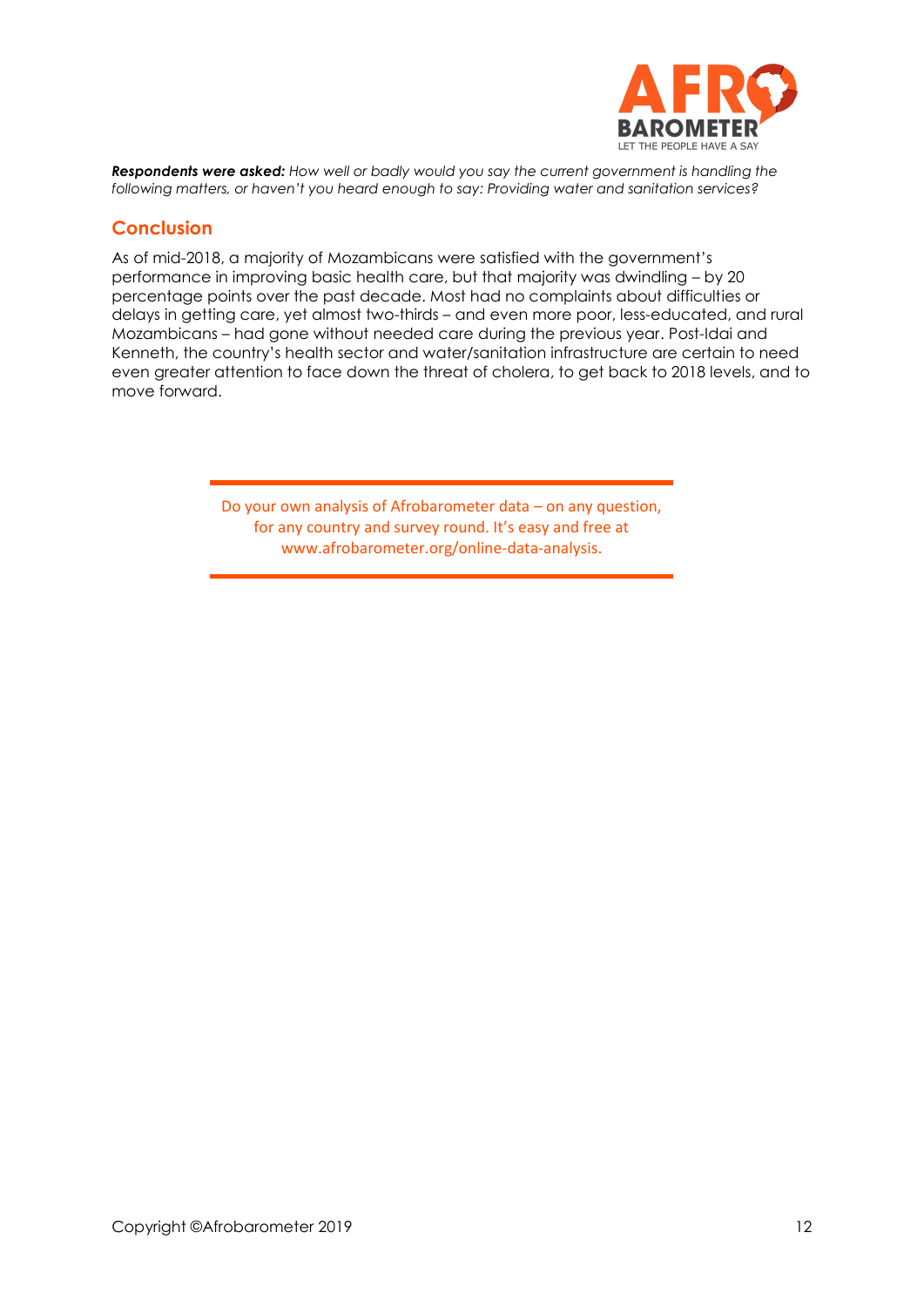

# **References**

- Allianz Care. (2019). Healthcare in Mozambique. [https://www.allianzworldwidecare.com/en/](https://www.allianzworldwidecare.com/en/%20support/health-and-wellness/national-healthcare-systems/healthcare-in-mozambique/)  [support/health-and-wellness/national-healthcare-systems/healthcare-in-mozambique/.](https://www.allianzworldwidecare.com/en/%20support/health-and-wellness/national-healthcare-systems/healthcare-in-mozambique/)
- eNCA. (2019a). Cyclone Idai's death toll nears 1,000 in Mozambique, Zimbabwe. 10 April. [https://www.enca.com/news/cyclone-idais-death-toll-nears-1000-mozambique-zimbabwe.](https://www.enca.com/news/cyclone-idais-death-toll-nears-1000-mozambique-zimbabwe)
- eNCA. (2019b). Rescuers struggle to reach Mozambique cyclone victims. 28 April. https://www.enca.com/news/rescuers-struggle-reach-mozambique-cyclone-victims.
- Mari, L., Bertuzzo, E., Righetto, L., Casagrandi, R., Gatto, M., Rodriguez-Iturbe, I., & Rinaldo, A. (2011). Modelling cholera epidemics: The role of waterways, human mobility and sanitation. *Journal of the Royal Society Interface, 9*(67), 376-388.
- Mbah, F. (2019). Cyclone Idai: Number of cholera cases surges in Mozambique. [https://www.aljazeera.com/news/2019/04/cyclone-idai-number-cholera-cases-surges](https://www.aljazeera.com/news/2019/04/cyclone-idai-number-cholera-cases-surges-mozambique-190402162730499.html)[mozambique-190402162730499.html.](https://www.aljazeera.com/news/2019/04/cyclone-idai-number-cholera-cases-surges-mozambique-190402162730499.html)
- Ministry of Health. (2014). Health sector strategic plan 2014-2019. [http://www.nationalplanningcycles.org/sites/default/files/planning\\_cycle\\_repository/mozambiq](http://www.nationalplanningcycles.org/sites/default/files/planning_cycle_repository/mozambique/mozambique_-_health_sector_strategic_plan_-_2014-2019.pdf) [ue/mozambique\\_-\\_health\\_sector\\_strategic\\_plan\\_-\\_2014-2019.pdf.](http://www.nationalplanningcycles.org/sites/default/files/planning_cycle_repository/mozambique/mozambique_-_health_sector_strategic_plan_-_2014-2019.pdf)
- Reliefweb. (2019). Cyclone Idai and Floods Cause Massive Destruction, Deaths in Mozambique, Zimbabwe, and Malawi. 18 March 2019. [https://reliefweb.int/report/mozambique/cyclone-idai](https://reliefweb.int/report/mozambique/cyclone-idai-and-floods-cause-massive-destruction-deaths-mozambique-zimbabwe-and)[and-floods-cause-massive-destruction-deaths-mozambique-zimbabwe-and.](https://reliefweb.int/report/mozambique/cyclone-idai-and-floods-cause-massive-destruction-deaths-mozambique-zimbabwe-and)
- Pose, R. R., Engel, J., Poncin, A., Manuel, S. (2014). Against the odds: Mozambique's gains in primary health care. Overseas Development Institute. https://www.odi.org/sites/odi.org.uk/files/odiassets/publications-opinion-files/8981.pdf.
- World Health Organization. (2019a). Cholera vaccination campaign begins in Mozambique. [https://www.who.int/news-room/detail/03-04-2019-cholera-vaccination-campaign-begins-in](https://www.who.int/news-room/detail/03-04-2019-cholera-vaccination-campaign-begins-in-mozambique)[mozambique.](https://www.who.int/news-room/detail/03-04-2019-cholera-vaccination-campaign-begins-in-mozambique)
- World Health Organization**.** (2019b). Mozambique's health system. https://www.who.int/countries/moz/areas/health\_system/en/index1.html.